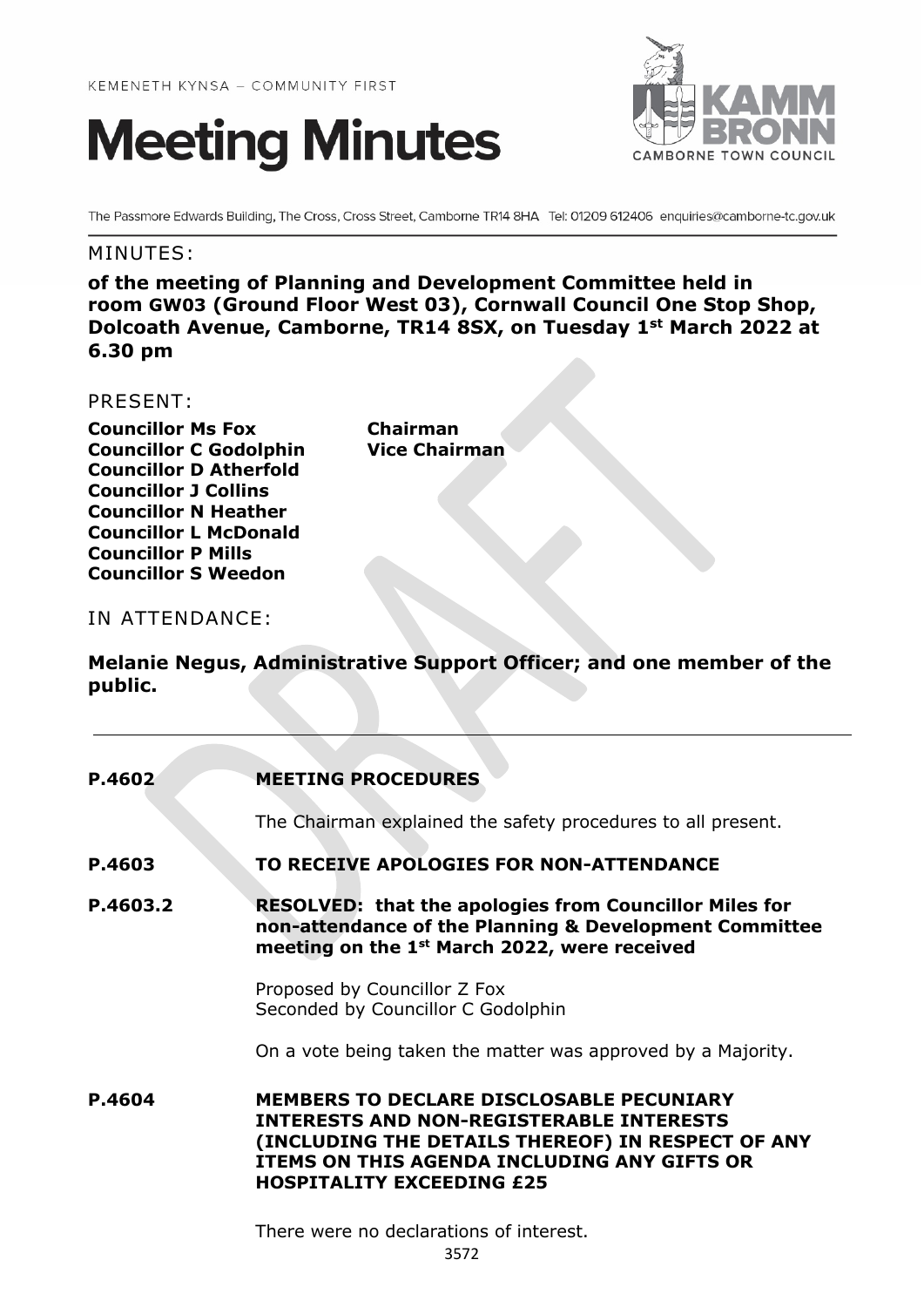#### **P.4605 TO APPROVE WRITTEN REQUEST(S) FOR DISPENSATIONS**

There were no dispensation requests.

#### **P.4606 CHAIRMAN'S ANNOUNCEMENTS**

The Chairman informed members that she had attended the West Area Sub Committee Meeting on the  $7<sup>th</sup>$  February to put forward the Town Council's objections to the proposed Development at Land at Laity Road, Troon. Cornwall Council approved the application.

#### **P.4607 TO RECEIVE AND APPROVE THE MINUTES OF THE MEETING OF THIS COMMITTEE HELD ON THE 1ST FEBRUARY 2022 AND THE CHAIRMAN TO SIGN THEM**

#### **P.4607.2 RESOLVED: that the minutes of the meeting of the Planning and Development Committee held on the 1st February 2022 were received, approved, and signed by the Chairman**

Proposed by Councillor Z Fox Seconded by Councillor C Godolphin

On a vote being taken the matter was approved unanimously by those entitled to vote.

#### **P.4608 MATTERS ARISING, FOR INFORMATION ONLY, WHERE NOT INCLUDED BELOW**

There were no matters arising.

**P.4609 TO CONSIDER APPENDIX 1 PLANNING APPLICATIONS RECEIVED FROM CORNWALL COUNCIL AND DEALT WITH UNDER THE DELEGATED PROCEDURE IN ACCORDANCE WITH MINUTE P.3280.3**

> The Committee considered the recommendations of the Chairman and Vice Chairman for Appendix 1 Applications and it was duly proposed and seconded that Cornwall Council be advised accordingly.

**P.4609.2 RESOLVED: that Camborne Town Council respond to Cornwall Council that it had no objection to Planning Applications 22/025 (PA22/00782), 22/027 (PA22/01441), 22/028 (PA22/01400), and 22/029 (PA21/12360)**

> Proposed by Councillor Z Fox Seconded by Councillor C Godolphin

On a vote being taken the matter was approved unanimously.

The Chairman took agenda items 9 and 14 together, as there was a member of the public present wishing to speak on agenda item 14.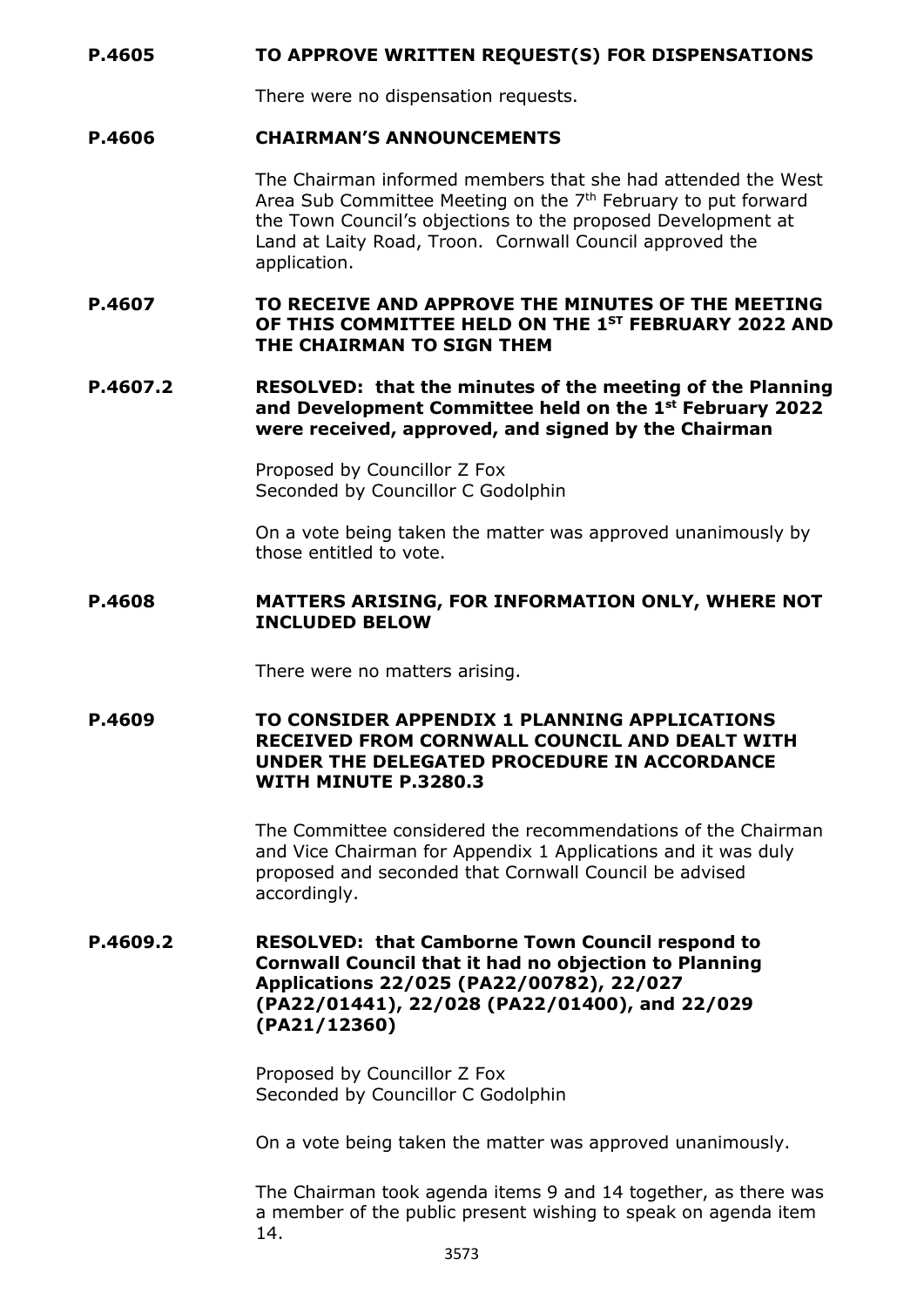**P.4610 PUBLIC PARTICIPATION (SUBJECT TO STANDING ORDER 3e MEMBERS OF THE PUBLIC ARE PERMITTED TO MAKE REPRESENTATIONS, ANSWER QUESTIONS AND GIVE EVIDENCE IN RESPECT OF ANY ITEM OF BUSINESS INCLUDED IN THE AGENDA, UP TO A MAXIMUM OF FIFTEEN MINUTES)**

### **TO RECEIVE NOTIFICATION OF PLANNING APPLICATIONS TO BE DECIDED BY CORNWALL COUNCIL PLANNING COMMITTEE AND AGREE ANY ACTION**.

| 21/180                                 |
|----------------------------------------|
| PA21/08586                             |
| Proposed self-build family dwelling.   |
| Land West of Church Farm, Church Road, |
| Penponds, Camborne                     |
| Mr James Slater & Ms Megan Riley       |
| D Atherfold                            |
| 163454/39270                           |
|                                        |

This application will be decided by Cornwall Council Planning Committee 7th March 2022.

The member of the public requested that a Town Councillor attend the meeting and speak in support of the application, as the Town Council had had no objection to it.

### **P.4610.2 RESOLVED: that a notification that planning application PA21/08586, proposed self-build family dwelling, Land West of Church Farm, Church Road, Penponds to be decided by Cornwall Council Planning Committee was received; and Councillor Atherfold to attend as the Town Council's representative**

Proposed by Councillor Z Fox Seconded by Councillor C Godolphin

On a vote being taken the matter was approved unanimously.

The member of the public left the meeting.

## **P.4611 TO CONSIDER APPENDIX 2 PLANNING APPLICATIONS RECEIVED FROM CORNWALL COUNCIL**

The proposal from Councillor J Collins to recommend approval of Planning Application 22/024 (PA22/10873), on the grounds that it was in accordance with CLP Policies 1, 2, 12, 13, 21, and 24; Seconded by Councillor C Godolphin, fell on the vote.

### **P.4611.2 RESOLVED: that Camborne Town Council agreed with the comments of English Heritage, and respond to Cornwall Council that it recommends refusal of Planning Application 22/024 (PA21/10873)**

Proposed by Councillor P Mills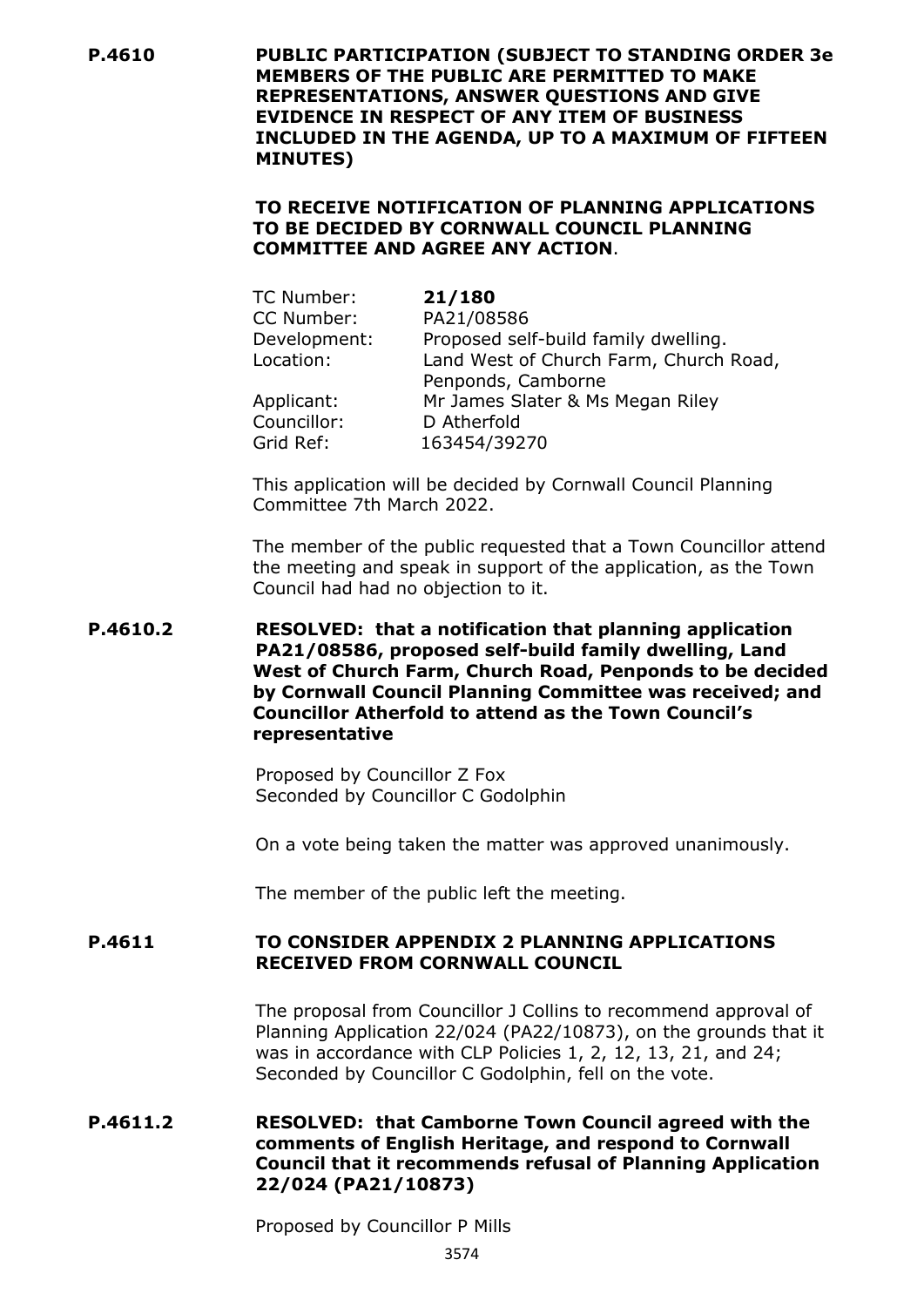Seconded by Councillor Z Fox

On a vote being taken the matter was approved by a Majority.

Councillors J Collins and C Godolphin asked to be recorded as voting against the motion.

#### **P.4611.3 RESOLVED: that Camborne Town Council responds to Cornwall Council regarding Planning Application 22/026 (PA22/01280); that it agrees with the Tree Officer to the crown raising of the tree, to give 4.5 metres clearance over the level of the lawn and driveway, and that the tree not be felled**

Proposed by Councillor L McDonald Seconded by Councillor P Mills

On a vote being taken the matter was approved unanimously.

## **P.4611.4 RESOLVED: that Camborne Town Council respond to Cornwall Council that it has no objection to planning application 22/030 (PA22/01230)**

Proposed by Councillor D Atherfold Seconded by Councillor L McDonald

On a vote being taken the matter was approved unanimously.

#### **P.4612 TO ADDRESS ADDITIONAL PLANNING APPLICATIONS RECEIVED AFTER AGENDA COMPILED**

| TC Number:                 | 22/031                                                       |
|----------------------------|--------------------------------------------------------------|
| CC Number:<br>Development: | PA22/01973<br>Non-material amendment in relation to decision |
|                            | notice PA21/10459 dated 24.01.22 - install 5 Bi              |
|                            | fold doors on north east elevation instead of 4              |
|                            | Curved fenestration in the doors and windows.                |
| Location:                  | Mill Cottage, Menadarva, Kehelland, Cornwall,                |
|                            | TR14 0JH                                                     |
| Applicant:                 | Mrs Cross<br>Comment Submission Date: 02.03.22               |
|                            |                                                              |
| TC Number:                 | 22/032                                                       |
| CC Number:                 | PA22/01367                                                   |
| Development:               | Construction of single storey extension, small               |
|                            | timber clad extension and conversion of                      |
|                            | existing store to an annexe.                                 |
| Location:                  | 12 Boscarn Close, Barripper, Cornwall, TR14<br>0RA           |
| Grid Ref:                  | 163539 / 38264                                               |
| Applicant:                 | Mrs J. Clancy                                                |
| TC Number:                 | 22/033                                                       |
| CC Number:                 | PA22/01958                                                   |
| Development:               | Extension and alteration to existing dwelling                |
| Location:                  | Trenance, Reskadinnick Road, Camborne,                       |
| Grid Ref:                  | 164419 / 40698                                               |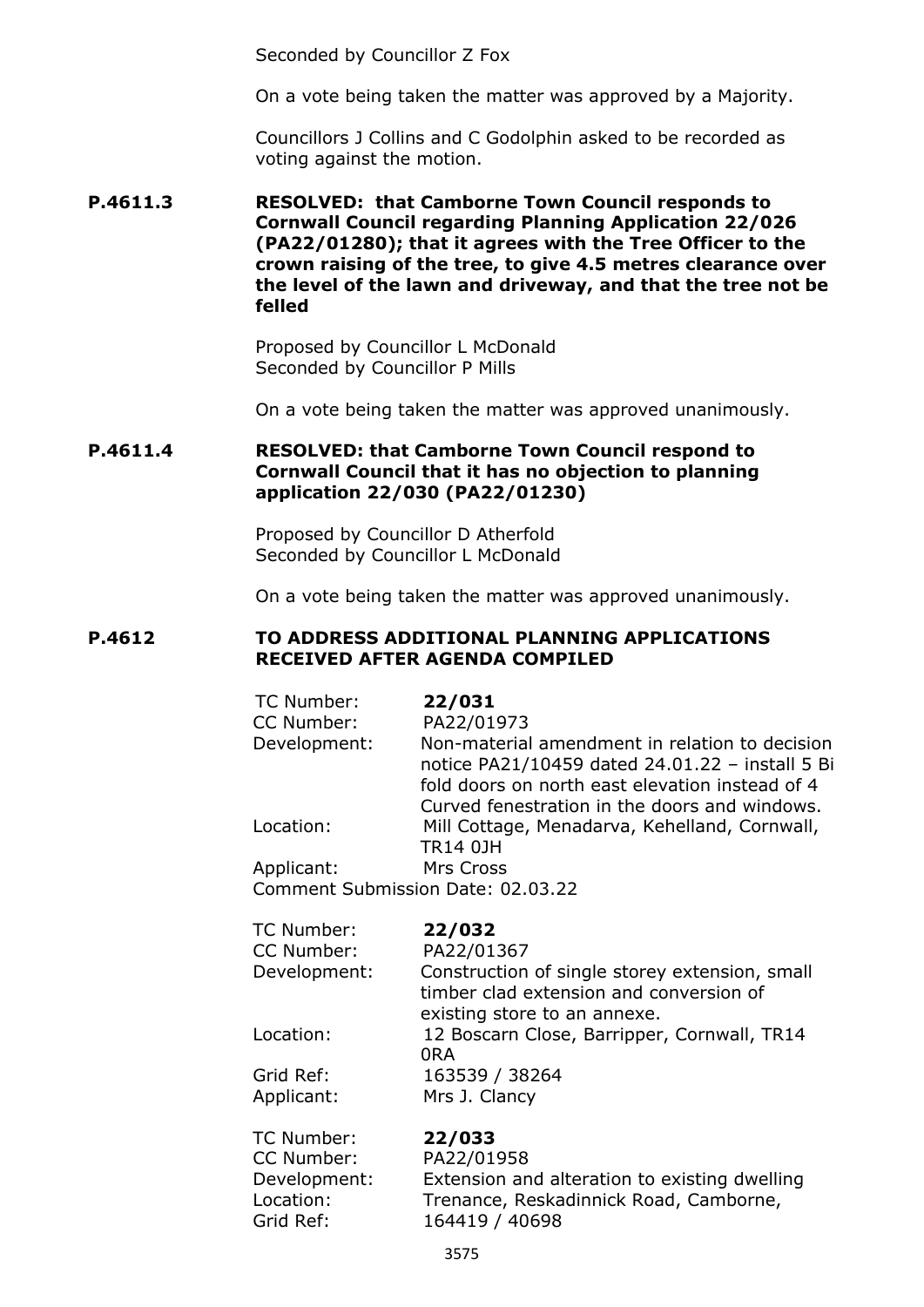Applicant: Mr Gary Smyth

## **P.4612.2 RESOLVED: that Camborne Town Council responds to Cornwall Council that it has no objection to Planning Application 22/031 (PA22/01973)**

Proposed by Councillor Z Fox Seconded by Councillor J Collins

On a vote being taken the matter was approved unanimously.

**P.4612.3 RESOLVED: that Camborne Town Council responds to Cornwall Council that it has no objection to Planning Application 22/032 (PA22/01367); subject to the Annexe being tied to the main dwelling, for family use only**

> Proposed by Councillor C Godolphin Seconded by Councillor J Collins

On a vote being taken the matter was approved unanimously.

## **P.4612.4 RESOLVED: that Camborne Town Council responds to Cornwall Council that it has no objection to Planning Application 22/033 (PA2/01958)**

Proposed by Councillor Z Fox Seconded by Councillor J Collins

On a vote being taken the matter was approved unanimously.

## **P.4613 TO RECEIVE A REPORT ON PLANNING APPLICATIONS REVIEWED BY THE PLANNING COMMITTEE FOLLOWING ADDITIONAL INFORMATION RECEIVED FROM CORNWALL COUNCIL PLANNING OFFICERS IN ACCORDANCE WITH P.4113.2**

Cornwall Council Planning Department asked that the Town Council re-visit their decision on planning application 21/180 (PA21/08586). Proposed self-build family dwelling. Land West of Church Farm, Church Road, Penponds. The majority of responses received from Councillors for submission to Cornwall Council were 'Agree to Disagree'.

Cornwall Council Planning Department asked that the Town Council re-visit their decision on planning application 22/014 (PA22/00053). Application for Permission in Principle for a new dwelling, Land rear of 5-7 North Parade, Camborne, TR14 8BJ. The majority of responses received from Councillors for submission to Cornwall Council were, 'Agree with the Planning Officer'.

## **P.4613.2 RESOLVED: that a report on planning applications reviewed by the Planning Committee following additional information received from Cornwall Council Planning Officers in accordance with P.4113.2, was received**

Proposed by Councillor C Godolphin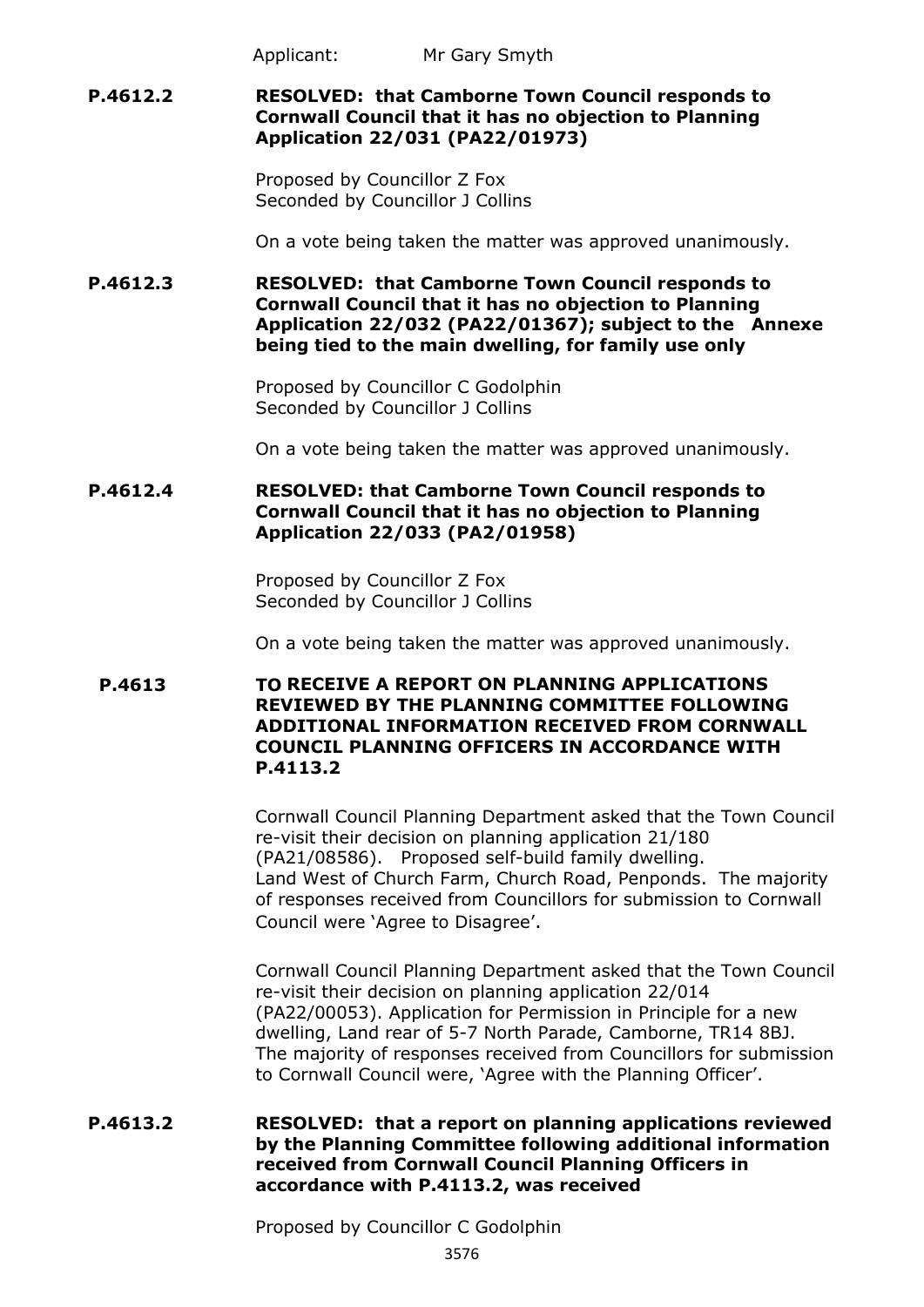Seconded by Councillor L McDonald

On a vote being taken the matter was approved by a Majority.

**P.4614 TO RECEIVE PLANNING APPLICATIONS FROM CORNWALL COUNCIL FOR WORKS WHICH CORNWALL COUNCIL WILL DECIDE UNDER DELEGATED AUTHORITY AND AGREE ANY COMMENTS IN ACCORDANCE WITH P.3365.2**

There were no such applications.

- **P.4615 TO RECEIVE AN APPEAL DECISION NOTIFICATION FOR, RO DAMA, NANCEMELLIN, CAMBORNE, CORNWALL, TR14 0DW**
- **P.4615.2 RESOLVED: that an Appeal Decision Notification for, Ro Dama, Nancemellin, Camborne, TR14 0DW, was received**

Proposed by Councillor Z Fox Seconded by Councillor P Mills

On a vote being taken the matter was approved unanimously.

### **P.4616 TO RECEIVE THE MINUTES OF THE WEST SUB-AREA PLANNING COMMITTEE HELD ON THE 7TH FEBRUARY 2022**

## **P.4616.2 RESOLVED: that the minutes of the West Sub-Area Planning Committee held on the 7th February 2022, were received**

Proposed by Councillor Z Fox Seconded by Councillor D Atherfold

On a vote being taken the matter was approved unanimously.

There being no further business the Chairman closed the meeting at 7.11 pm.

## **APPENDIX 1**

TC Number: **22/025**  CC Number: PA22/00782 Development: Proposed first floor extension. Location: 2 Higher Condurrow, Condurrow, TR14 9AL Grid Ref: 166223/39279 Comment Submission Date: 02.03.2022 Comm Decision: No objection. TC Number: **22/027**  CC Number: PA22/01441 Development: Proposed two-storey side extension and erection of a detached garage.

Location: 18 Pendarves View, Camborne, Cornwall, TR14 7QL

Grid Ref: 164244/39263 Comment Submission Date: 02.03.2022

Comm Decision: No objection.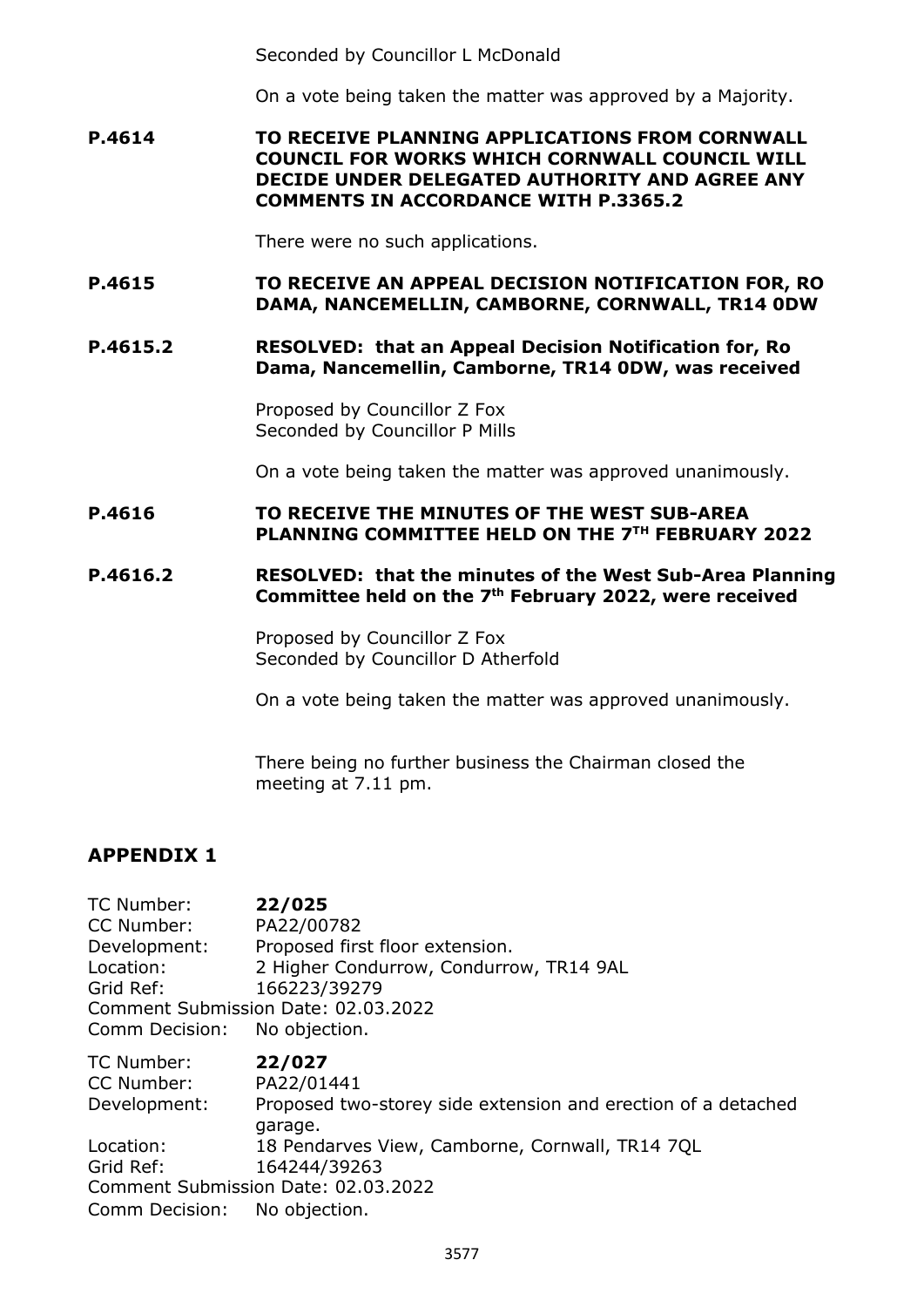| TC Number:                          | 22/028                                                                                                                         |  |  |  |
|-------------------------------------|--------------------------------------------------------------------------------------------------------------------------------|--|--|--|
| CC Number:                          | PA22/01400                                                                                                                     |  |  |  |
| Development:                        | Listed building application to extend two brick chimneys to make<br>them compliant and re-thatch the thatched section of roof. |  |  |  |
| Location:                           | Trevithick Cottage, 35 Higher Penponds, Penponds Road, Higher<br>Penponds, Cornwall                                            |  |  |  |
| Grid Ref:                           | 163737/38905                                                                                                                   |  |  |  |
| Comment Submission Date: 02.03.2022 |                                                                                                                                |  |  |  |
| Comm Decision: No objection.        |                                                                                                                                |  |  |  |

TC Number: **22/029**  CC Number: PA21/12360<br>Development: Provide new Development: Provide new access from Kehelland Trust to the Methodist Chapel.<br>
Location: Kehelland Horticultural Centre Kehelland Camborne Cornwall Kehelland Horticultural Centre Kehelland Camborne Cornwall Grid Ref: 162237/41012 Comment Submission Date: 02.03.2022<br>Comm Decision: No objection. Comm Decision:

# **APPENDIX 2**

| TC Number:            | 22/024                                                                                                                                                                                            |
|-----------------------|---------------------------------------------------------------------------------------------------------------------------------------------------------------------------------------------------|
| CC Number:            | PA21/10873                                                                                                                                                                                        |
| Development:          | Subdivision, first floor extension and associated works to existing<br>bungalow to form a pair of semi-detached dwellings.                                                                        |
| Location:             | Chy An Coose, Holman Park, Camborne, TR14 8FD                                                                                                                                                     |
| Grid Ref:             | 164829/40342                                                                                                                                                                                      |
| Sent To:              | <b>Councillor J P Collins</b>                                                                                                                                                                     |
|                       | Comment Submission Date: 02.03.2022                                                                                                                                                               |
| Comm Decision:        | Camborne Town Council agreed with the comments of English<br>Heritage, and responded to Cornwall Council that it recommended<br>refusal.                                                          |
| TC Number:            | 22/026                                                                                                                                                                                            |
| CC Number:            | PA22/01280                                                                                                                                                                                        |
| Development:          | Works are to a tree in a tree preservation order, works are for the<br>felling of a Lime tree.                                                                                                    |
| Location:             | 2 Holman Park Camborne Cornwall TR14 8FD                                                                                                                                                          |
| Grid Ref:             | 164977/40382                                                                                                                                                                                      |
| Sent to:              | <b>Councillor L McDonald</b>                                                                                                                                                                      |
|                       | Comment Submission Date: 02.03.2022                                                                                                                                                               |
| <b>Comm Decision:</b> | Camborne Town Council agreed with the Tree Officer to the crown<br>raising of the tree, to give 4.5 metres clearance over the level of<br>the lawn and driveway, and that the tree not be felled. |
| TC Number:            | 22/030                                                                                                                                                                                            |
| CC Number:            | PA22/01230                                                                                                                                                                                        |
| Development:          | Application for a Lawful Development Certificate for an Existing<br>Use of 37 and 39 Roskear Villas as 8 self-contained units                                                                     |
| Location:             | Apartment 1, 37 Roskear Villas, Roskear, Camborne                                                                                                                                                 |
| Grid Ref:             | 165596/40686                                                                                                                                                                                      |
| Sent To:              | Councillor D Atherfold                                                                                                                                                                            |
|                       | Comment Submission Date: 02.03.2022                                                                                                                                                               |
| Comm Decision:        | No objection.                                                                                                                                                                                     |